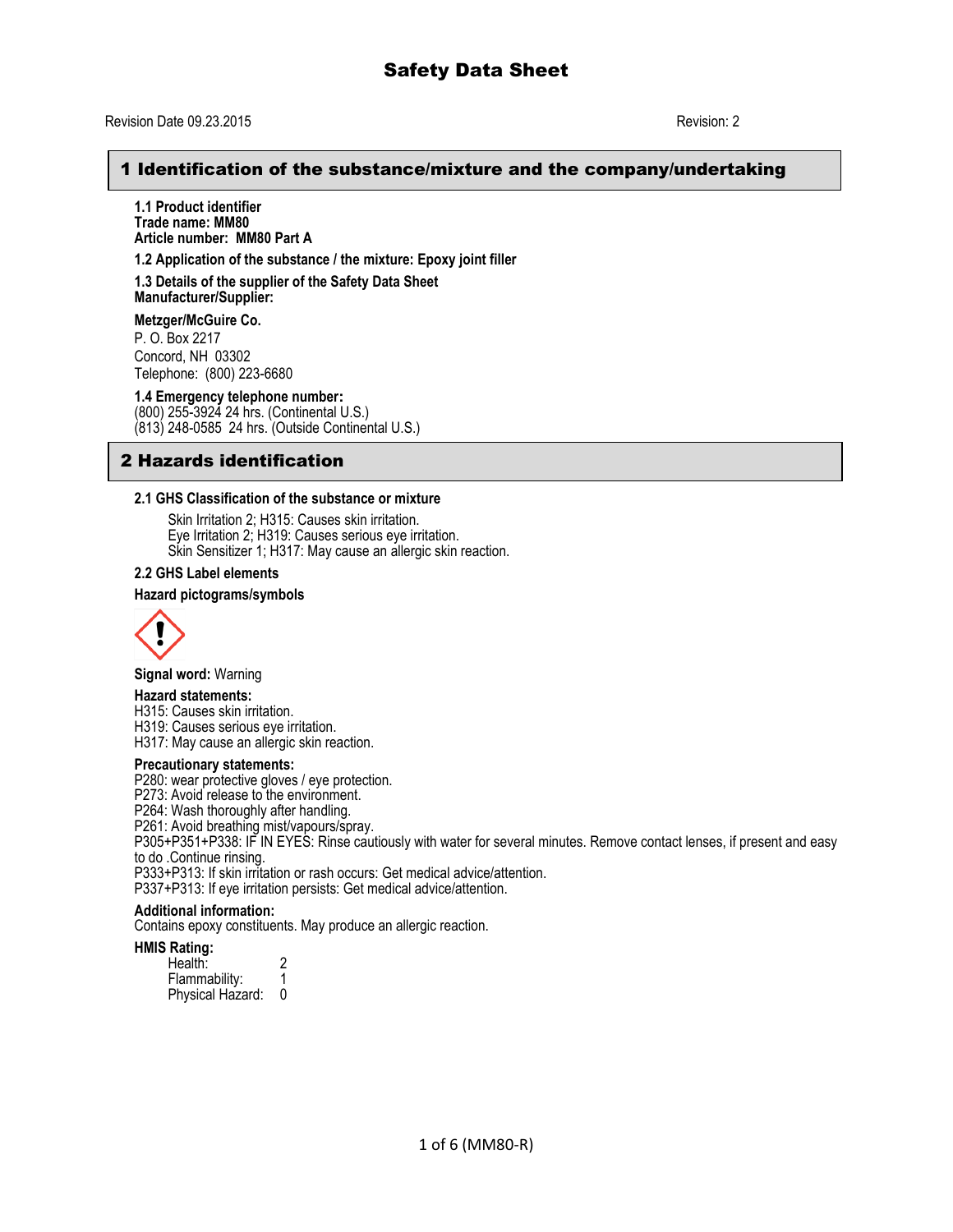## 3 Composition/information on ingredients

#### **3.2 Mixture**

**Description:** Substance listed below with nonhazardous additions.

| Dangerous components: |                                                                                                        |            |
|-----------------------|--------------------------------------------------------------------------------------------------------|------------|
| Trade Secret          | Polyglycidyl ether                                                                                     | $30 - 60%$ |
| CAS: 25068-38-6       | Reaction product: bisphenol - A- (epichlorhydrin) epoxy resin<br>(number average molecular weight<700) | 20-40%     |
| CAS: 100-51-6         | Benzyl alcohol                                                                                         | ሩ2%        |

In conformity with 29CFR 1910.1200(i) the specific chemical identity may be withheld as Trade Secret, while all health/safety properties and effects are included in the SDS.

# 4 First aid measures

### **4.1 Description of first aid measures**

**General information:** Immediately remove any clothing soiled by the product. Symptoms of poisoning may even occur after several hours; therefore medical observation for at least 48 hours after the accident. Take affected persons out into the fresh air.

**After inhalation:** Supply fresh air**;** consult doctor in case of complaints.

**After skin contact:** Immediately rinse with water. If skin irritation continues, consult a doctor.

**After eye contact:** Remove contact lenses if worn, if possible. Rinse opened eye for several minutes under running water. If symptoms persist, consult a doctor**.**

**After swallowing:** Rinse out mouth and then drink plenty of water. Do not Induce vomiting; call for medical help immediately. **4.2 Most important symptoms and effects, both acute and delayed:** Allergic reactions, Nausea, Coughing, Gastric or intestinal disorders. Irritant to skin and mucous membranes. Irritant to eyes.

**4.3 Indication of any immediate medical attention and special treatment needed:**

Contains reaction product: bisphenol-A-(epichlorhydrin) epoxy resin (number average molecular weight < 700), Reaction May produce an allergic reaction. If necessary oxygen respiration treatment. Later observation for pneumonia and pulmonary edema.Medical supervision for at least 48 hours.

# 5 Firefighting measures

### **5.1 Extinguishing media**

**Suitable extinguishing agents:** Water haze or fog, Foam, Fire-extinguishing powder, Carbon dioxide.

**For safety reasons unsuitable extinguishing agents:** Water with full jet**,** Water spray

**5.2 Special hazards arising from the substance or mixture:** Formation of toxic gases is possible during heating or in case of fire.

**5.3 Advice for the firefighters**

Protective equipment: Wear self-contained respiratory protective device, Wear fully protective suit.

**Additional information:** Cool endangered receptacles with water fog or haze. Eliminate all ignition sources if safe to do so.

# 6 Accidental release measures

 **6.1 Personal precautions, protective equipment and emergency procedures:** Use respiratory protective device against the effects of fumes/dust/aerosol. Wear protective equipment. Keep unprotected persons away. Ensure adequate ventilation. Keep away from ignition sources.

**6.2 Environmental precautions:** Do not allow to enter sewers/ surface or ground water. Inform respective authorities in case of seepage into water course or sewage system. Prevent from spreading (e.g. by damming–in or oil barriers). **6.3 Methods and material for containment and cleaning up:** Absorb liquid components with liquid-binding material. Send for recovery or disposal in suitable receptacles. Dispose contaminated material as waste according to item 13. Ensure adequate ventilation.

# 7 Handling and storage

**7.1 Precautions for safe handling:** Use only in well-ventilated areas. Store in cool, dry place in tightly closed receptacles. **7.2 Conditions for safe storage, including any incompatibilities:** Use only receptacles specifically permitted for this substance/product. Avoid storage near extreme heat, ignition sources or open flame.

**Further Information about storage conditions:** Keep container tightly sealed. Store in an area with adequate ventilation.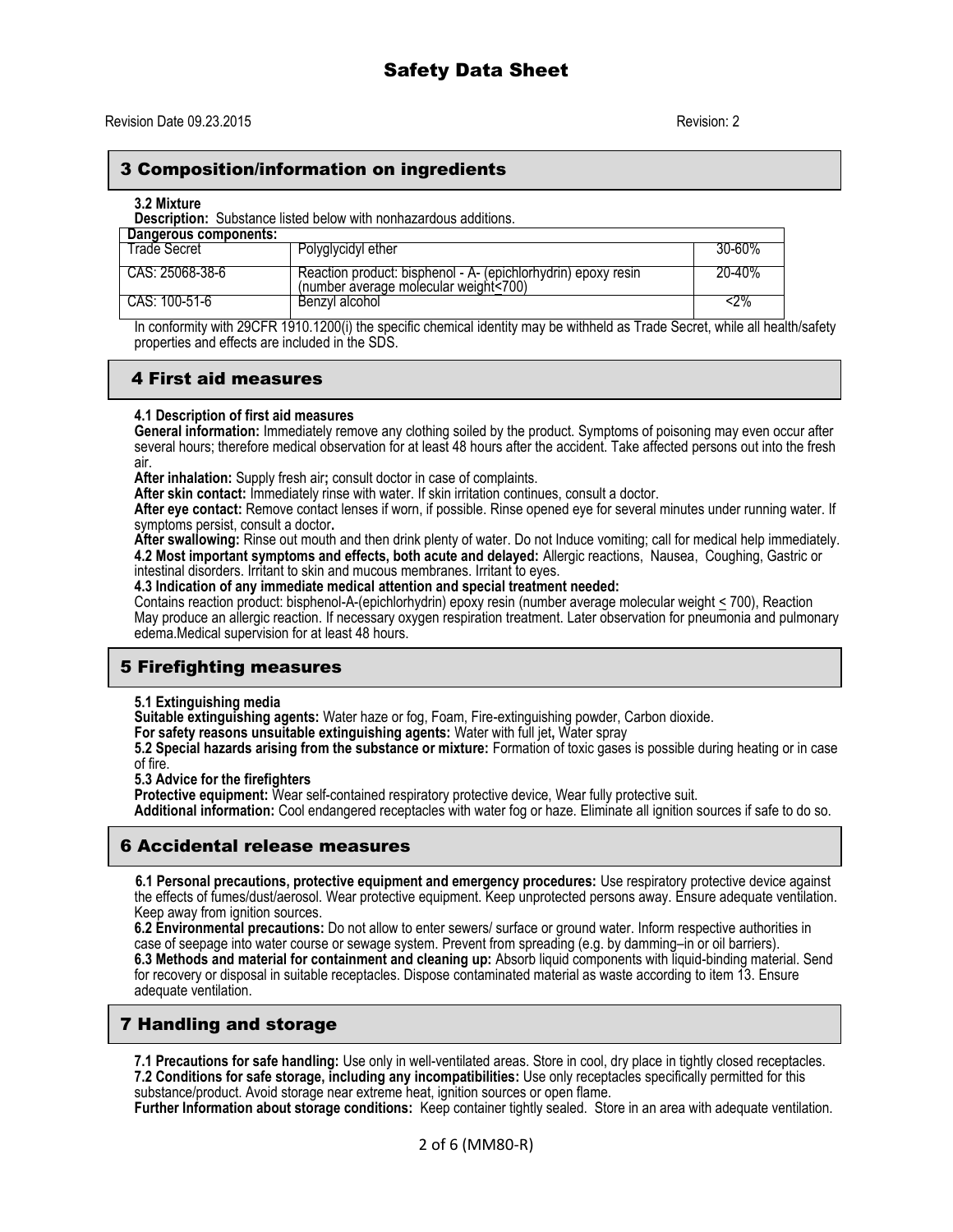## 8 Exposure controls/personal protection

#### **8.1 Control parameters**

**Ingredients with limit values that require monitoring at the workplace:** The product does not contain any relevant quantities of materials with critical values that have to be monitored at the workplace.

**DNELs:** No further relevant information available.

**PNECs:** No further relevant information available.

**Additional information:** The lists valid during the making were used as basis.

**8.2 Engineering controls** Provide readily accessible eye wash stations and safety showers. Provide ventilation adequate to ensure concentrations are minimized.

#### **8.3 Personal protective equipment**

**General protective and hygienic measures:** Keep away from foodstuffs, beverages and feed. Immediately remove all soiled and contaminated clothing. Wash hands before breaks and at the end of work. Do not inhale gases / fumes / aerosols. Avoid contact with the eyes and skin.

**Respiratory protection:** Not required under normal conditions of use. Use suitable respiratory protective device in case of insufficient ventilation. For spills, respiratory protection may be advisable. Use respiratory protection when grinding or cutting material.

**Hand protection:** Protective, impervious gloves. (Neoprene, PVC, Nitrile rubber) The glove material has to be impermeable and resistant to the product / the substance/ the preparation. Selection of the glove material on consideration of the penetration times, rates of diffusion and the degradation.

**Eye protection:** Safety glasses with side shields. Contact lenses should not be worn.

**Skin and Body protection:** Protective work clothing. Where potential exposure warrants, rubber or plastic boots and chemically resistant protective suit.

# 9 Physical and chemical properties

| 9.1 Information on basic physical and chemical properties<br><b>General Information</b> |                                   |
|-----------------------------------------------------------------------------------------|-----------------------------------|
| Appearance<br>Form:<br>Colour:                                                          | Viscous Liquid<br>Gray            |
| Odour:                                                                                  | Sweet                             |
| Odour threshold:                                                                        | No data available                 |
| pH:                                                                                     | No data available                 |
| Melting point/range:                                                                    | No data available                 |
| Boiling point/range:                                                                    | No data available                 |
| Flash point:                                                                            | >200 °F / >93 °C                  |
| <b>Evaporation rate:</b>                                                                | No data available                 |
| Flammability (solid, gaseous):                                                          | Not applicable                    |
| Upper/lower flammability or explosive limit:                                            | Not applicable                    |
| Vapor pressure:                                                                         | No data available                 |
| Vapor density:                                                                          | No data available                 |
| Relative Density at 20°C:                                                               | $1.35$ g/cm <sup>3</sup>          |
| Solubility in / Miscibility with<br>Water:                                              | Not miscible or difficult to mix. |
| Partition coefficient (n-octanol/water):                                                | No data available                 |
| Auto/Self-ignition temperature:                                                         | No data available                 |
| Decomposition temperature:                                                              | No data available                 |
| Viscosity                                                                               | 7,000 - 14,000 cps                |
|                                                                                         |                                   |

## 10 Stability and reactivity

**10.1 Reactivity**

**10.2 Chemical stability**

**Thermal decomposition / conditions to be avoided:** No decomposition if used and stored according to specifications.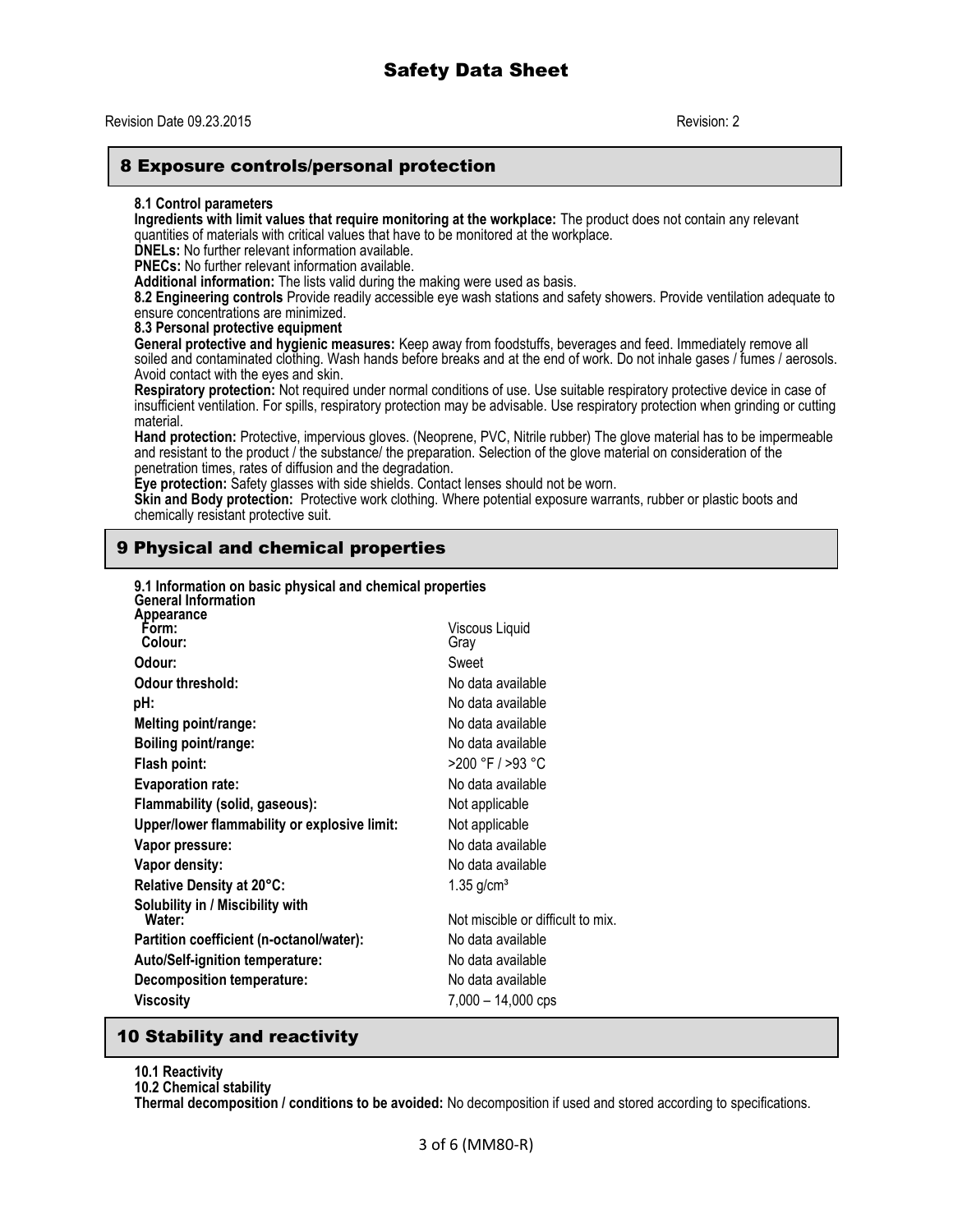#### Revision Date 09.23.2015 Revision: 2

**10.3 Possibility of hazardous reactions:** Reacts with strong alkali. Exothermic polymerization. Reacts with strong acids and oxidizing agents. Reacts with catalysts.

**10.4 Conditions to avoid:** Avoid contact with strong oxidizing agents, excessive heat or flames.

 **10.5 Incompatible materials:** Strong acids, bases and oxidizing agents.

**10.6 Hazardous decomposition products:** Carbon monoxide and carbon dioxide.

# 11 Toxicological information

**11.1 Information on likely routes of exposure:**

| Inhalation:   | May cause respiratory irritation |
|---------------|----------------------------------|
| Ingestion:    | No data                          |
| Skin contact: | May cause skin irritation        |
| Eye contact:  | May cause eye irritation         |

**11.2 Symptoms related to physical, chemical and toxicological characteristics:** No available data

**11.3 Delayed and immediate effects as well as chronic effects from short and long-term exposure:** 

(Data for secondary component, Reaction product: bisphenol - A- (epichlorhydrin) epoxy resin)

:Acute toxic<br>O

| ັ.         |                                                      |
|------------|------------------------------------------------------|
| Oral       |                                                      |
| Dermal     | LD50 > 2,000 mg/kg (rat)<br>LD50 > 2,000 mg/kg (rat) |
| Inhalation | No data                                              |

Skin Corrosive/irritant:

Test material was slightly irritating to skin in key studies. For the skin, mean erythema and edema scores were 0.8 and 0.5 respectively.

Serious eye damage/eye irritation:

Test material was slightly irritating to the eye in key studies. The mean eye score was 0.4 Respiratory sensitization: No data available

Skin sensitization:

In a local lymph node assay, the concentration that would cause a 3-fold increase in proliferation (EC-3) was calculated to be 5.7% which is consistent with moderate dermal sensitization potential.

**11.4 Numerical measures of toxicity:** No data available for mixture**.**

**Additional toxicological information:** The product show the following dangers according to the calculation method of the General EU**,** Classification Guidelines for Preparations as issued in the latest version: Irritant**,** Danger through skin absorption. Toxic and /or corrosive effects may be delayed up to 24 hours. Inhalation of concentrated vapours as well as oral intake will lead to anesthesia-like conditions and headache, dizziness ,etc.

# 12 Ecological information

### **12.1 Toxicity**

**Aquatic toxicity:**

(Data taken from SDS of secondary component, Reaction product: bisphenol - A- (epichlorhydrin) epoxy resin)

| Fish          | 96hr-LC50 = 3.6mg/L test mat. Oncorhynchus mykiss                      |
|---------------|------------------------------------------------------------------------|
|               | (direct application, nominal) (OECD Guideline 203)                     |
|               | LC50 1.41 mg/L 96hr Oryzias latipes                                    |
| Crustacea     | 48hr-EC50 = 2.8mg/L test mat Daphnia magna                             |
|               | (direct application, nominal, based on: mobility) (OECD Guideline 202) |
|               | EC50 1.7mg/L 48hr                                                      |
| Aquatic Plant | 72hr-EC50 > 11 mg/L Scenedesmus capricornutum                          |
|               | water soluble fraction (meas. (arithm. mean))                          |
|               | based on: growth rate (EPA-660/3-75-009)                               |

**12.2 Persistence and degradability:** No data available.

**12.3 Bioaccumulative potential:** No further relevant information available.

**12.4 Mobility in soil:** No further relevant information available.

**12.5 Results of PBT and vPvB assessment:**

**PBT:** Not applicable.

**vPvB:** Not applicable.

 **12.6 Other adverse effects:** No further relevant information available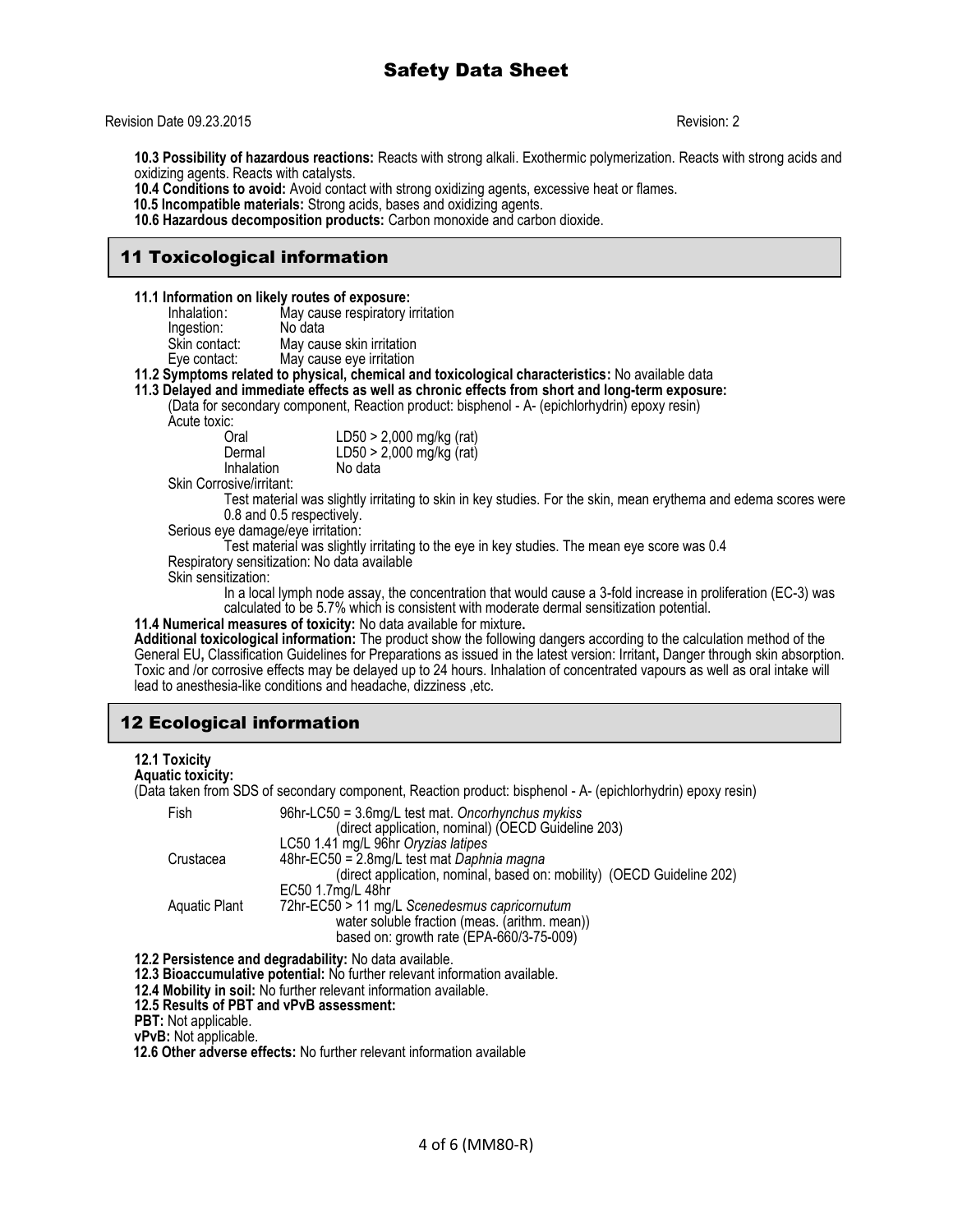## 13 Disposal considerations

#### **13.1 Waste treatment methods**

**Waste from residue/unused product:** This product should not be allowed to enter drains, water courses or the soil. Dispose of this material in a safe manner and in accordance with federal, state and local regulations **Contaminated packaging:** Disposal must be made in accordance with official federal, state and local regulations.

# 14 Transport information

| <b>DOT</b>  | UN number: | Not Regulated |
|-------------|------------|---------------|
| <b>IATA</b> | UN number: | Not Regulated |
| <b>IMDG</b> | UN number: | Not Regulated |
| <b>TDG</b>  | UN number: | Not Regulated |

# 15 Regulatory Information

**15.1 Safety, health and environmental regulations/legislation specific for the substance or mixture**

**United States (USA)**

**SARA**

| 1111                                            |
|-------------------------------------------------|
| Section 355 (extremely hazardous substances):   |
| None of the ingredients is listed.              |
| Section 313 (Specific toxic chemical listings): |
| Component(s) above 'de minimus' level: None     |
| <b>TSCA (Toxic Substances Control Act):</b>     |
| All the ingredients are listed.                 |

**Proposition 65 (California):**

| <b>Chemicals known to cause cancer: None</b>     |  |
|--------------------------------------------------|--|
|                                                  |  |
| Canada                                           |  |
| <b>Canadian Domestic Substances List (DSL):</b>  |  |
| All ingredients are listed.                      |  |
| Canadian Ingredient Disclosure list (limit 0.1%) |  |
| None of the ingredients is listed.               |  |
| Canadian Ingredient Disclosure list (limit 1%)   |  |

**15.2 Chemical Safety assessment:** A Chemical Safety Assessment has not been carried out.

# 16 Other information

None of the ingredients is listed.

This information is based on our present knowledge. However, this shall not constitute a guarantee for any specific product features and shall not establish a legally valid contractual relationship.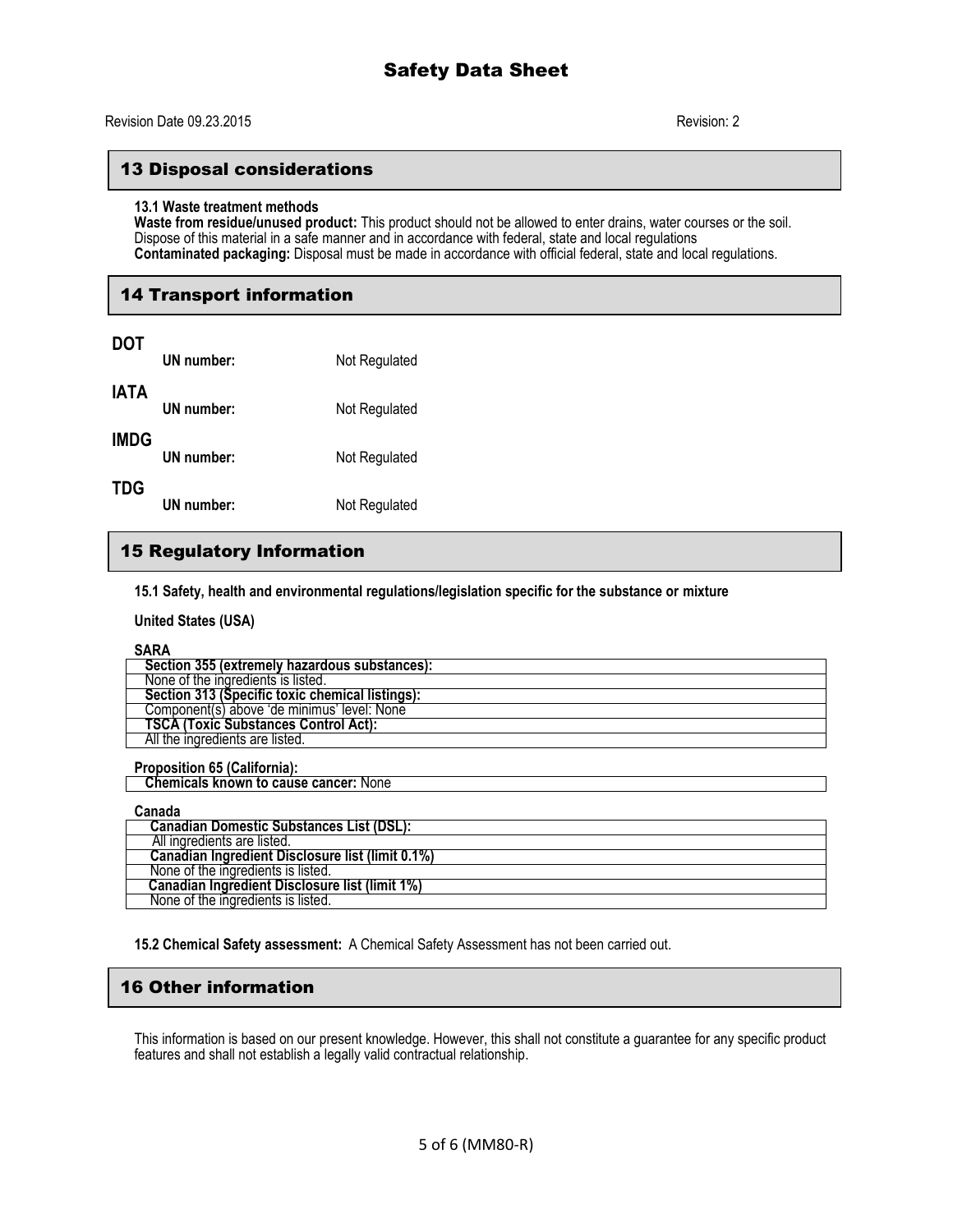## Revision Date 09.23.2015 Revision: 2

### **Abbreviation and acronyms:**

ADR: European Agreement concerning the International Carriage of Dangerous Goods by Road IMDG: International Maritime Code for Dangerous Goods DOT: US Department of Transportation IATA: International Air Transport Association GHS: Globally Harmonized System of Classification and Labelling of Chemicals ACGIH: American Conference of Governmental Industrial Hygienist. EINECS: European Inventory of Existing Commercial Chemical Substances ELINCS: European List of Notified Chemical Substance CAS: Chemical Abstracts Service (division of the American Chemical Society) HMIS: Hazardous Materials Identification System (USA) WHMIS: Workplace Hazardous Materials Information System (Canada)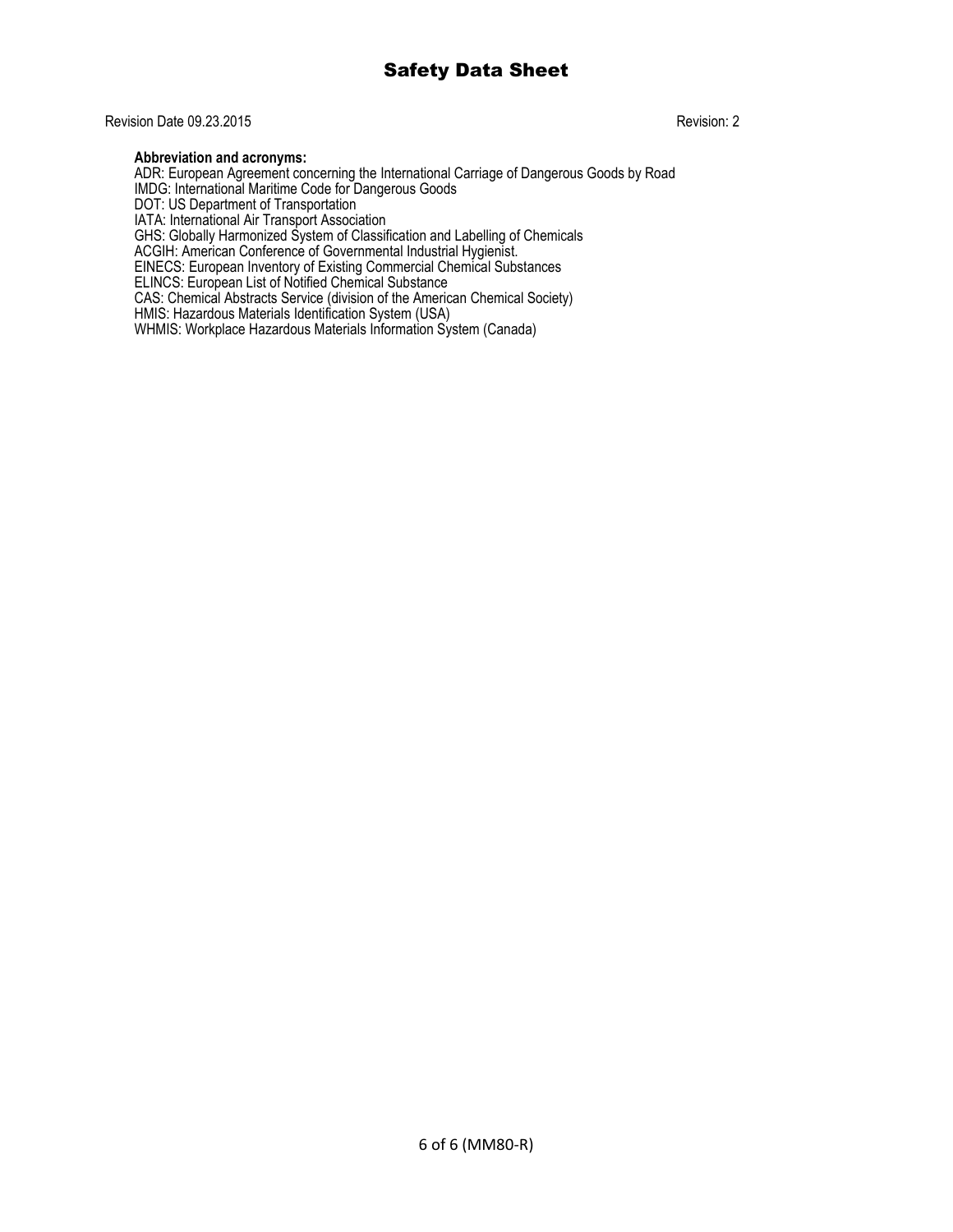## 1 Identification of the substance/mixture and the company/undertaking

**1.1 Product identifier Trade name: MM80 Article number: MM80 Part B**

**1.2 Application of the substance / the mixture: Epoxy joint filler**

**1.3 Details of the supplier of the Safety Data Sheet Manufacturer/Supplier:**

**Metzger/McGuire Co.**

P. O. Box 2217 Concord, NH 03302 Telephone: (800) 223-6680

**1.4 Emergency telephone number:** (800) 255-3924 24 hrs. (Continental U.S.) (813) 248-0585 24 hrs. (Outside Continental U.S.)

## 2 Hazards identification

#### **2.1 GHS Classification of the substance or mixture**

Acute Toxicity – Oral; Category 4 Acute Toxicity – Dermal; Category 4 Skin Corrosion; Category 1B Serious Eye Damage; Category 1 Skin Sensitization; Category 1 Reproductive Toxicity; Category 2 Specific Target Organ Toxicity – single exposure; Category 3 Germ Cell Mutagenicity, category 2

#### **2.2 GHS Label elements**

#### **Hazard pictograms/symbols**



**Signal word:** Danger

#### **Hazard statements:**

H302+H312: Harmful if swallowed or in contact with skin.

- H314: Causes severe skin burns and eye damage.
- H317: May cause an allergic skin reaction.

H335: May cause respiratory irritation.

H341: Suspected of causing genetic defects.

H361: Suspected of damaging fertility or the unborn child

H411: Toxic to aquatic life with long lasting effects.

### **Precautionary statements:**

P202: Do not handle until all safety precautions have been read and understood..

P260: Do not breath dust/fume/gas/mist/vapours/spray.

P264: Wash hands thoroughly after handling.

P271: Use only outdoors or in a well-ventilated area.

P280: Wear protective gloves/protective clothing/eye protection/face protection.

P281: Use personal protective equipment as required

P301+P330+P331 :IF SWALLOWED: rinse mouth. Do NOT induce vomiting.

P304+340: IF INHALED: Remove person to fresh air and keep comfortable for breathing.

P305+P351+P338 :IF IN EYES: Rinse cautiously with water for several minutes. Remove contact lenses, if present and easy to do. Continue rinsing.

P310: Immediately call a POISON CENTRE or doctor/physician.

P403+P233: Store in a well-ventilated place. Keep container tightly closed.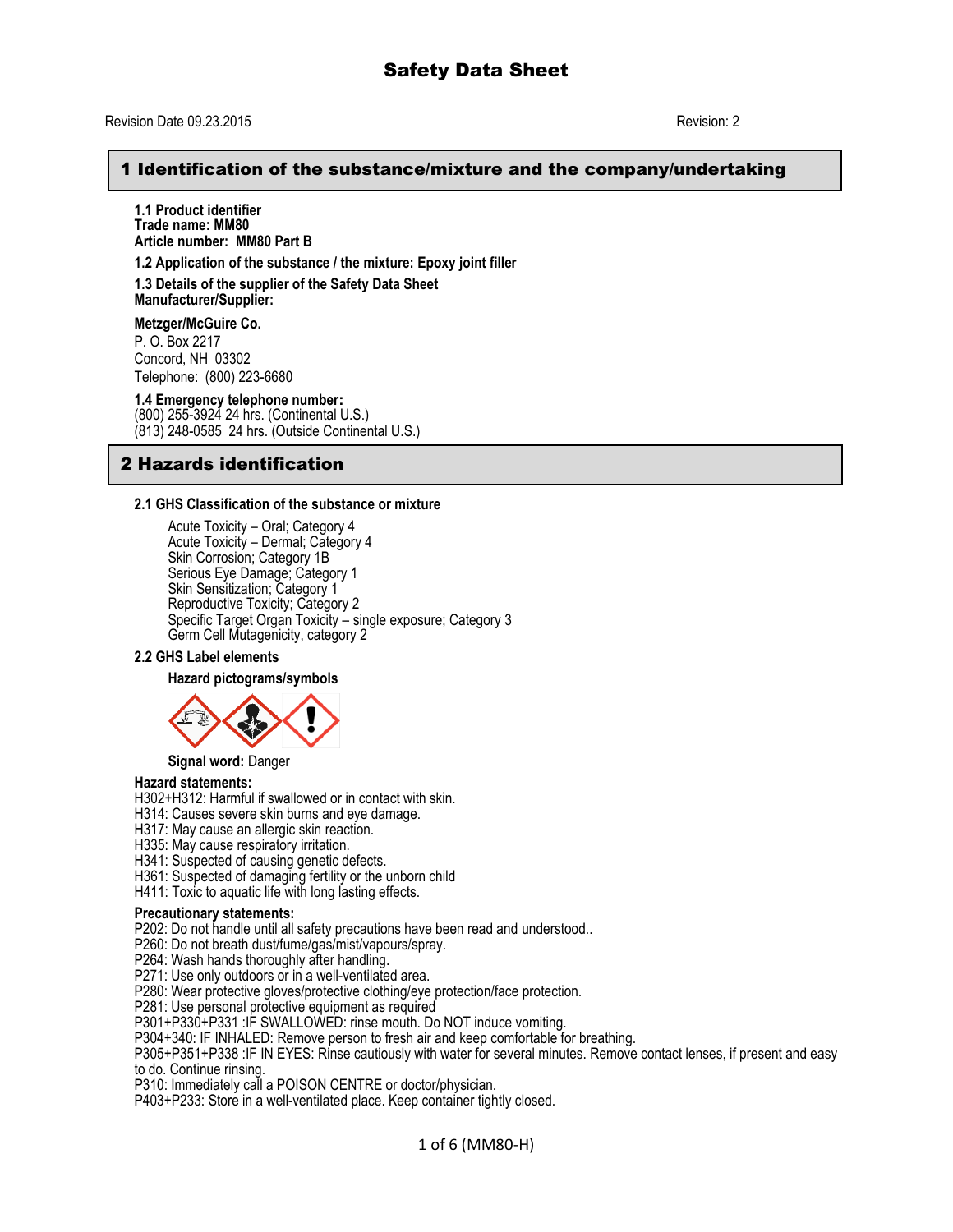#### **Additional information:**

This product contains a component that is toxic by inhalation when aerosolized or sprayed. Please refer to Sections 11 for toxicity information. If product is not being aerosolized or sprayed, the inhalation toxicity may not be applicable.

**HMIS Rating:** 

| Health:          |  |
|------------------|--|
| Flammability:    |  |
| Physical Hazard: |  |

## 3 Composition/information on ingredients

#### **3.2 Mixture**

**Description:** Mixture of substances listed below with potential nonhazardous additions.

| Dangerous components: |                                       |           |
|-----------------------|---------------------------------------|-----------|
| CAS: 111-40-0         | Diethylenetriamine                    | 20-50%    |
| CAS: 80-05-7          | Phenol, 4,4'-(1-methylethylidene)bis- | 20-50%    |
| CAS: 84852-15-3       | Nonylphenol                           | 15-25%    |
| Frade Secret          | Amidoamine                            | $5 - 15%$ |

In conformity with 29CFR 1910.1200(i) the specific chemical identity may be withheld as Trade Secret, while all health/safety properties and effects are included in the SDS.

# 4 First aid measures

#### **4.1 Description of first aid measures**

**General information:** Seek medical advice. If breathing has stopped or is labored, give assisted respirations. Supplemental oxygen may be indicated. If the heart has stopped, trained personnel should begin cardiopulmonary resuscitation immediately

**After inhalation:** Supply fresh air**;** consult doctor in case of complaints.

**After skin contact:** Immediately remove contaminated clothing, and any extraneous chemical, if possible to do so without delay. Take off contaminated clothing and shoes immediately.

**After eye contact:** Rinse immediately with plenty of water for at least 15 minutes. If symptoms persist, consult a doctor**. After ingestion:** Never give anything by mouth to an unconscious person. Prevent aspiration of vomit. Turn victim's head to the side. Do not Induce vomiting; call for medical help immediately.

**4.2 Most important symptoms and effects, both acute and delayed:** Repeated and/or prolonged exposures to low concentrations of vapors or aerosols may cause: sore throat, asthma, eye disease, kidney disorders, liver disorders, skin disorders and allergies.

**4.3 Indication of any immediate medical attention and special treatment needed:** Contains Phenol, 4,4'-(1 methylethylidene)bis-. May cause an allergic reaction.

# 5 Firefighting measures

**5.1 Extinguishing media**

**Suitable extinguishing agents:** Foam. Fire-extinguishing powder. Carbon dioxide.

**5.2 Specific hazards arising from the substance or mixture:** May generate ammonia gas. May generate toxic nitrogen oxide gases. Burning produces noxious and toxic fumes. Downwind personnel must be evacuated.

**5.3 Advice for the firefighters**

**Protective equipment:** Wear self-contained respiratory protective device. Wear fully protective suit. **Additional information:** Cool endangered receptacles with water fog or haze. Eliminate all ignition sources if safe to do so.

# 6 Accidental release measures

**6.1 Personal precautions, protective equipment and emergency procedures:** Use respiratory protective device against the effects of fumes/dust/aerosol. Wear protective equipment. Keep unprotected persons away. Ensure adequate ventilation. Keep away from ignition sources.

**6.2 Environmental precautions:** Do not allow to enter sewers/surface or ground water. Inform respective authorities in case of seepage into water course or sewage system. Prevent from spreading (e.g. by damming–in or oil barriers).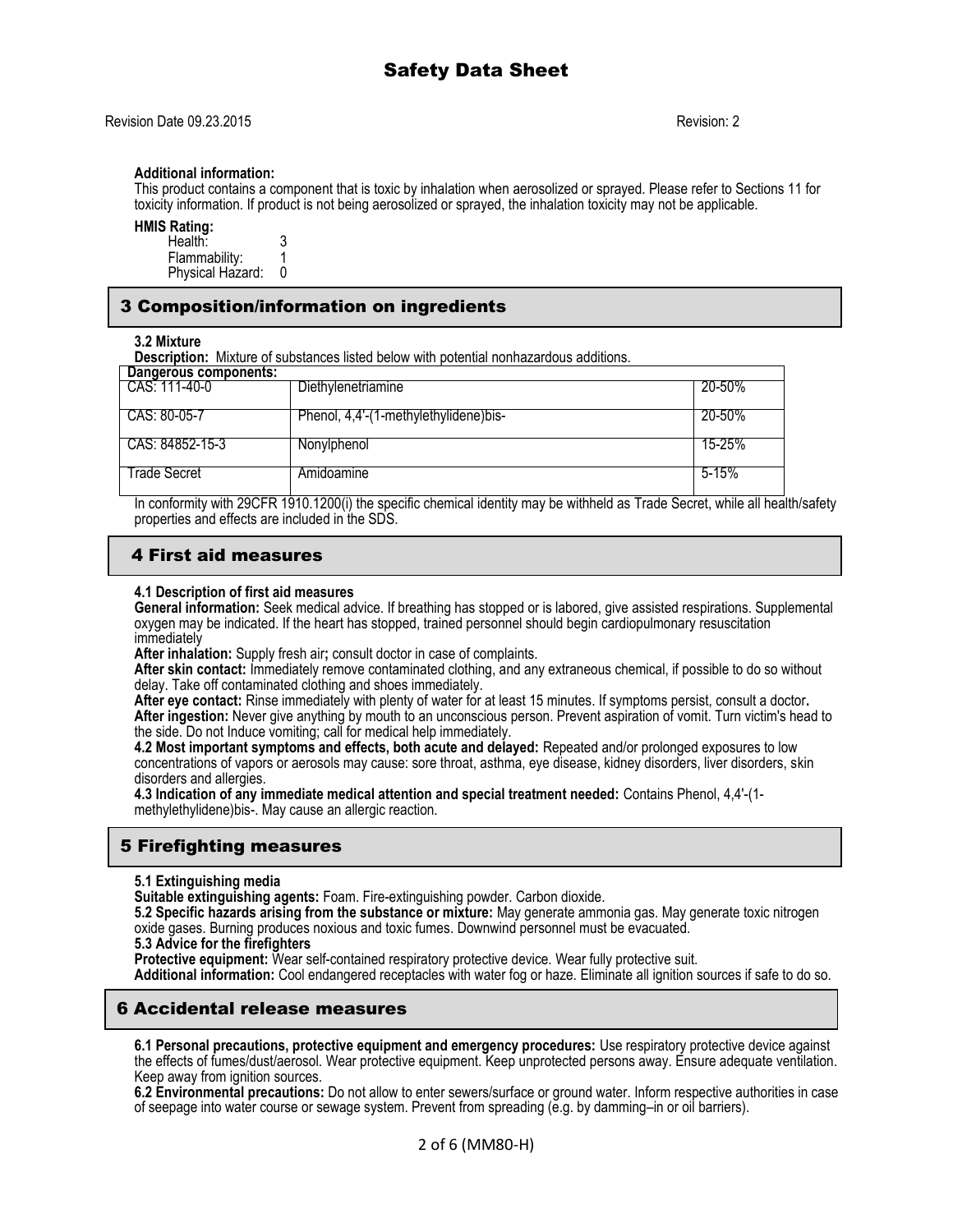Revision Date 09.23.2015 Revision: 2

**6.3 Methods and material for containment and cleaning up:** Send for recovery or disposal in suitable receptacles. Dispose contaminated material as waste according to item 13. Ensure adequate ventilation.

## 7 Handling and storage

**7.1 Precautions for safe handling:** Use only in well-ventilated areas. Store in cool, dry place in tightly closed receptacles (60-80ºF recommended).

**7.2 Conditions for safe storage, including any incompatibilities:** Use only receptacles specifically permitted for this substance/product. Avoid storage near extreme heat, ignition sources or open flame.

**Further Information about storage conditions:** Keep container tightly sealed. Store in an area with adequate ventilation.

# 8 Exposure controls/personal protection

### **8.1 Control parameters**

**Exposure Limits:**

| Diethylenetriamine | Time Weighted Average (TWA): ACGIH                                          | ppm   |                    |
|--------------------|-----------------------------------------------------------------------------|-------|--------------------|
| Diethylenetriamine | Recommended Exposure Limit (REL): NIOSH                                     | ppm   | $4 \text{ ma/m}$ 3 |
| Diethylenetriamine | Time Weighted Average (TWA): OSHA Z1A                                       | ppm   | $4 \text{ mg/m}$   |
| Diethylenetriamine | Time Weighted Average (TWA): Permissible Exposure Limit<br>(PEL): US CA OEL | 1 ppm | $4 \text{ mg/m}$   |
| Diethylenetriamine | Time Weighted Average (TWA): TN OEL                                         | ppm   | $4 \text{ mg/m}$   |
|                    |                                                                             |       |                    |

**8.2 Engineering controls** Provide readily accessible eye wash stations and safety showers. Provide ventilation adequate to ensure concentrations are minimized.

### **8.3 Personal protective equipment**

**General protective and hygienic measures:** Keep away from foodstuffs, beverages and feed. Immediately remove all soiled and contaminated clothing. Wash hands before breaks and at the end of work. Do not inhale gases / fumes / aerosols. Avoid contact with the eyes and skin.

**Respiratory protection:** Not required under normal conditions of use. Use suitable respiratory protective device in case of insufficient ventilation. For spills, respiratory protection may be advisable. Use respiratory protection when grinding or cutting material.

**Hand protection:** Protective, impervious gloves. (Neoprene, Butyl-rubber, Nitrile rubber) The glove material has to be impermeable and resistant to the product *I* the substance/ the preparation. Selection of the glove material on consideration of the penetration times, rates of diffusion and the degradation.

**Eye protection:** Face shield with safety glasses or goggles underneath. Contact lenses should not be worn. **Skin and Body protection:** Protective work clothing. Where potential exposure warrants, rubber or plastic boots and chemically resistant protective suit.

# 9 Physical and chemical properties

| 9.1 Information on basic physical and chemical properties<br><b>General Information</b> |                                |
|-----------------------------------------------------------------------------------------|--------------------------------|
| Appearance<br>Form:<br>Colour:                                                          | Liquid<br>Light straw to amber |
| Odour:                                                                                  | Amine                          |
| Odour threshold:                                                                        | No data available              |
| pH:                                                                                     | Alkaline                       |
| Melting point/range:                                                                    | No data available              |
| Boiling point/range:                                                                    | $>300$ °F $/$ >149 °C          |
| Flash point:                                                                            | >200 °F / >93 °C               |
| <b>Evaporation rate:</b>                                                                | No data available              |
| Flammability (solid, gaseous):                                                          | Not applicable                 |
| Upper/lower flammability or explosive limit:                                            | Not applicable                 |
| Vapor pressure:                                                                         | No data available              |
| Vapor density:                                                                          | No data available              |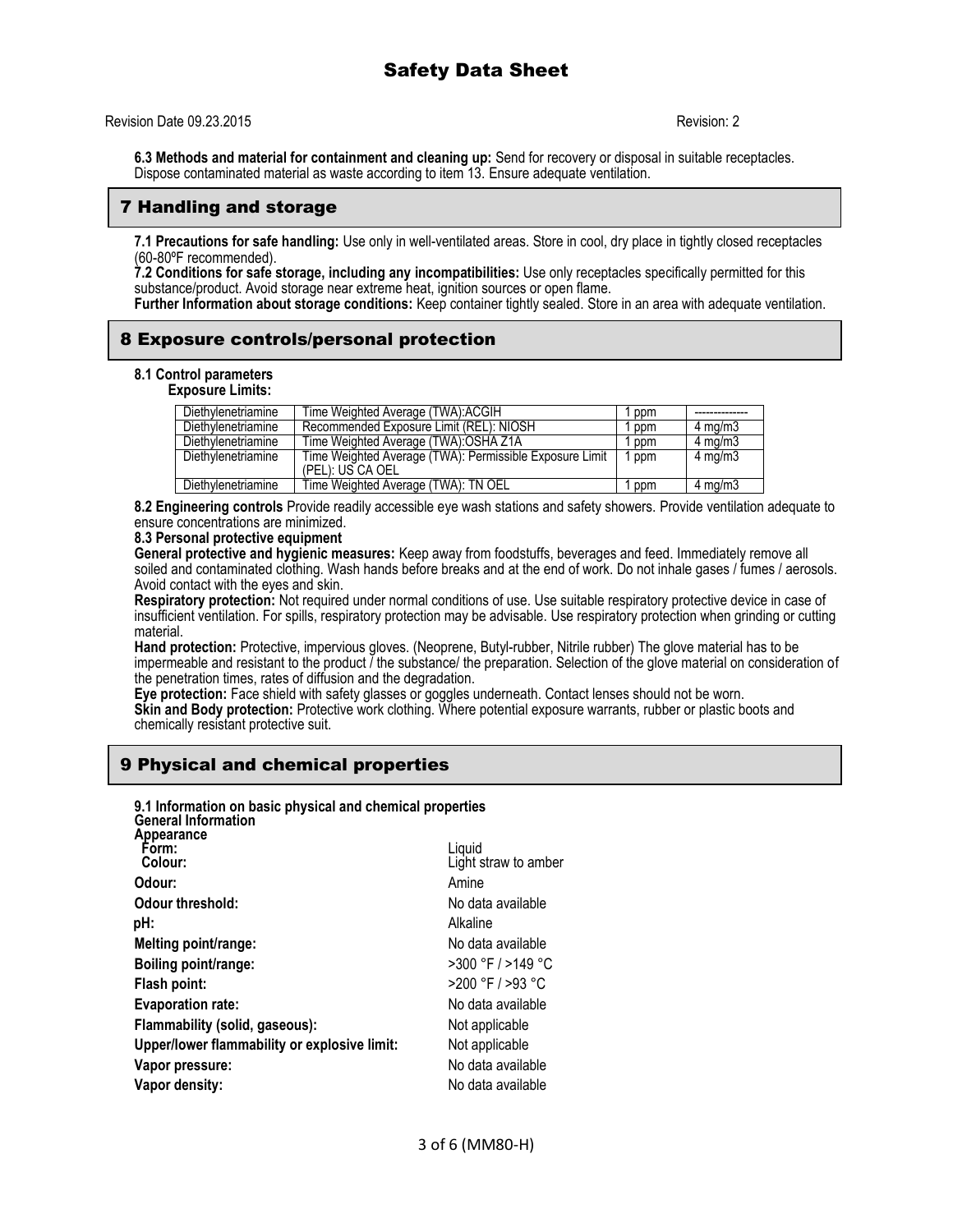Revision Date 09.23.2015 Revision: 2

**Relative Density at 20°C:** 0.99 g/cm<sup>3</sup> **Solubility in / Miscibility with Slightly soluble Partition coefficient (n-octanol/water):** No data available **Auto/Self-ignition temperature:** No data available **Decomposition temperature:** No data available **Viscosity** 200 - 500 cps

# 10 Stability and reactivity

**10.1 Reactivity**

**10.2 Chemical stability**

**Thermal decomposition / conditions to be avoided:** No decomposition if used and stored according to specifications. **10.3 Possibility of hazardous reactions:** Reacts with strong alkali. Exothermic polymerization. Reacts with strong acids and oxidizing agents.Reacts with catalysts.

**10.4 Conditions to avoid:** Avoid contact with strong oxidizing agents, excessive heat or flames.

 **10.5 Incompatible materials:** Strong acids, bases and oxidizing agents.

**10.6 Hazardous decomposition products:** Nitric acid, Ammonia, Nitrogen oxides (NOx), Nitrogen oxide can react with water vapors to form corrosive nitric acid, Carbon monoxide, Carbon dioxide (CO2), Aldehydes, Flammable hydrocarbon fragments.

# 11 Toxicological information

| 11.1 Information on likely routes of exposure: |  |  |
|------------------------------------------------|--|--|
|------------------------------------------------|--|--|

| Skin contact: | Harmful in contact with skin. Causes skin burns.                                                                                                                                                                                                                                                                                                                                                                                                                                             |
|---------------|----------------------------------------------------------------------------------------------------------------------------------------------------------------------------------------------------------------------------------------------------------------------------------------------------------------------------------------------------------------------------------------------------------------------------------------------------------------------------------------------|
| Eye contact:  | Causes eye burns.                                                                                                                                                                                                                                                                                                                                                                                                                                                                            |
| Ingestion:    | Harmful if swallowed. If ingested, severe burns of the mouth and throat, as well as a danger of<br>perforation of the esophagus and the stomach.                                                                                                                                                                                                                                                                                                                                             |
| Inhalation:   | This product contains a component that is toxic by inhalation when aerosolized or sprayed. If product<br>is not being aerosolized or sprayed, the inhalation toxicity may not be applicable. Inhalation of vapors<br>and/or aerosols in high concentration may cause irritation of respiratory system. Inhalation of aerosol<br>may cause irritation to the upper respiratory tract. May cause nose, throat, and lung irritation. Can<br>cause severe eye, skin and respiratory tract burns. |

**11.2 Symptoms related to physical, chemical and toxicological characteristics:** Repeated and/or prolonged exposures to low concentrations of vapors or aerosols may cause: sore throat, asthma, eye disease, kidney disorders, liver disorders, skin disorders and allergies.

**11.3 Delayed and immediate effects as well as chronic effects from short and long-term exposure:** This product contains no listed carcinogens according to IARC, ACGIH, NTP and/or OSHA in concentrations of 0.1 percent or greater. May cause allergic skin reaction. This product may cause adverse reproductive effects. Asthma, Eye disease, Kidney disorders, Liver disorders, Skin disorders and Allergies.

**11.4 Numerical measures of toxicity:** No data is available for full mixture**.** 

| Diethylenetriamine                        | CAS 111-40-0 | Oral LD50   | 1080 mg/kg (rat)    |
|-------------------------------------------|--------------|-------------|---------------------|
|                                           |              | Dermal LD50 | 1090 mg/kg (rabbit) |
| Phenol, 4,4'-(1-<br>methylethylidene)bis- | CAS 80-05-7  | Oral LD50   | 3250 mg/kg (rat)    |
|                                           |              | Dermal LD50 | 3000 mg/kg (rabbit) |

# 12 Ecological information

- **12.1 Aquatic toxicity:** No data available on the product itself.
- **12.2 Persistence and degradability:** No data available.
- **12.3 Bioaccumulative potential:** No data available on the product itself.
- **12.4 Mobility in soil:** No data available.
- **12.5 Other adverse effects:** No further relevant information available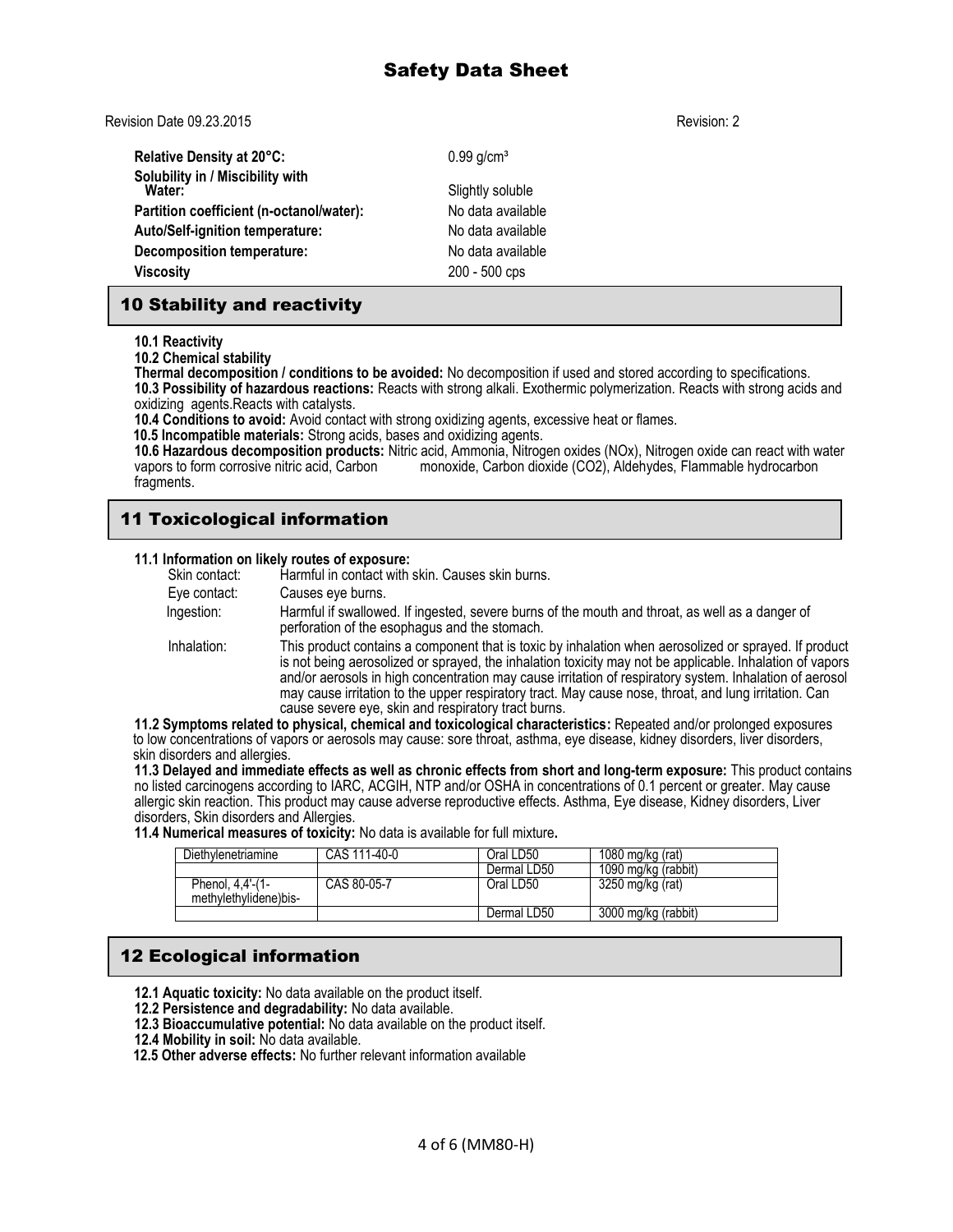## 13 Disposal considerations

## **13.1 Waste treatment methods**

## **Waste from residue/unused product:**

This product should not be allowed to enter drains, water courses or the soil. Dispose of this material in a safe manner and in accordance with federal, state and local regulations

# **Contaminated packaging:**

Disposal must be made in accordance with official federal, state and local regulations.

# 14 Transport information

## **DOT**

|             | UN number:<br><b>Proper Shipping Name:</b>                                                 | <b>UN2735</b><br>AMINES, LIQUID, CORROSIVE, N.O.S. (Diethylenetriamine, Polyamidoamine). Marine<br>Pollutant |
|-------------|--------------------------------------------------------------------------------------------|--------------------------------------------------------------------------------------------------------------|
|             | <b>Hazard Class:</b><br><b>Packing Group:</b><br>$Labels(s)$ :<br><b>Marine Pollutant:</b> | 8<br>Yes (Nonylphenol)                                                                                       |
| <b>ATAI</b> |                                                                                            |                                                                                                              |
|             | UN number:<br><b>Proper Shipping Name:</b>                                                 | <b>UN2735</b><br>AMINES, LIQUID, CORROSIVE, N.O.S. (Diethylenetriamine, Polyamidoamine). Marine<br>Pollutant |
|             | <b>Hazard Class:</b><br><b>Packing Group:</b><br>Labels(s):                                | 8<br>8                                                                                                       |
|             | <b>Marine Pollutant:</b>                                                                   | Yes (Nonylphenol)                                                                                            |
| IMDG        |                                                                                            |                                                                                                              |
|             | UN number:<br><b>Proper Shipping Name:</b>                                                 | <b>UN2735</b><br>AMINES, LIQUID, CORROSIVE, N.O.S. (Diethylenetriamine, Polyamidoamine). Marine<br>Pollutant |
|             | <b>Hazard Class:</b><br><b>Packing Group:</b><br>Labels(s):                                | 8                                                                                                            |
|             | <b>Marine Pollutant:</b>                                                                   | Yes (Nonylphenol)                                                                                            |
| TDG         |                                                                                            |                                                                                                              |
|             | UN number:<br><b>Proper Shipping Name:</b>                                                 | <b>UN2735</b><br>AMINES, LIQUID, CORROSIVE, N.O.S. (Diethylenetriamine, Polyamidoamine). Marine<br>Pollutant |
|             | <b>Hazard Class:</b><br><b>Packing Group:</b>                                              | 8                                                                                                            |
|             | $Labels(s)$ :                                                                              |                                                                                                              |
|             | <b>Marine Pollutant:</b>                                                                   | Yes (Nonylphenol)                                                                                            |

# 15 Regulatory Information

**15.1 Safety, health and environmental regulations/legislation specific for the substance or mixture**

|           | TOXIC SUDSTANCE CONTROL ACT (TSCA) TZ(D) COMDONENTIS). NONE. |                                                                                                                         |
|-----------|--------------------------------------------------------------|-------------------------------------------------------------------------------------------------------------------------|
| l Country | Regulatory list                                              | Notification                                                                                                            |
| USA       | 'SCA                                                         | Included on Inventory.                                                                                                  |
| -EU       | <b>EINECS</b>                                                | Included on EINECS inventory or<br>polymer substance, monomers<br>included on EINECS inventory or<br>no longer polymer. |
| Canada    |                                                              | Included on Inventory.                                                                                                  |

Toxic Substance Control Act (TSCA) 12(b) Component(s): None.